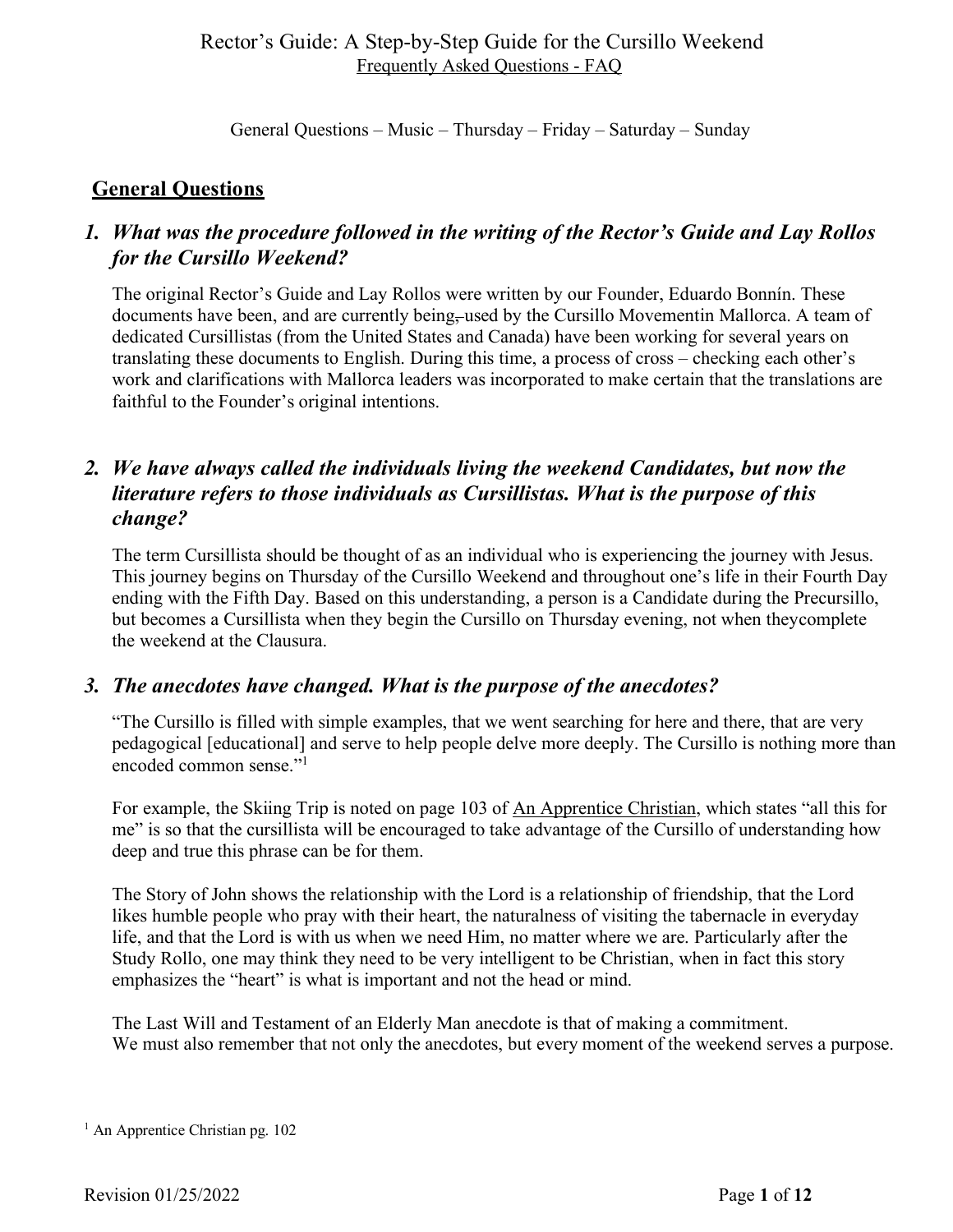# *4. Why is there no free time scheduled?*

While the Cursillo Weekend is designed to foster a change in the cursillista - a metanoia – we must be ever watchful that the weekend does not become in any way manipulative or overwhelming. This requires a vigilance and commitment that the Cursillista has the freedom whether or not to accept that which is offered on the Cursillo Weekend.

Integral to this freedom is the time to reflect and absorb the messages of the weekend as well as the time to make friends, and the time to be restful.

In order to accomplish this goal, flexibility is given to table members after a Rollo for Rollo discussions, summaries, posters, and breaks – there is a rhythm to the weekend, with a block of time usually 2 hours for each Rollo segment, which includes the Rollo, time for discussion and poster, and free time. This is not divided into individual parts but is rather given as a block so as to allow the participants to use the time as they see fit.

# *5. What is meant by "brightening the atmosphere"?*

Through a childhood song or a simple joke before some of the Rollos, especially the "key" Rollos, one achieves an atmosphere that helps to make the Rollo yield more and better fruit. On the other hand, we must be careful not to tire the Cursillistas out with this preparation, because the only thing that is sought here is to relax them.<sup>2</sup>

The Cursillo climate is formed by an accumulation of details. A tone of joy should be given to the whole (especially on the part of the leaders) by means of: jokes, songs, and witticisms that entertain, relax and prepare the Cursillistas. And each person should be given a feeling of friendship through the act of knowing them by their name, being solicitous without being boring, and opening up their heart.<sup>3</sup>

# *6. Are we really supposed to expect people of a certain age to skip rope or play soccer? Is it really a "break" if it is a planned activity?*

This may seem strange to our American mindset, but this practice too has a well thought out and psychologically sound basis. The rationale for this is that it is another way that Cursillistas can let down their defenses. Of course, they may be hesitant at first (who in their 40s and 50s uses a jump rope on a regular basis or plays ball or street hockey?), but it is intended to reach the person at a deep level, behind all the masks and walls that we all put up to shield or protect ourselves. It creates laughter and a childlike reaction to the fun, assisting in opening the person to the grace that God wants to pour into their hearts.

This game time does not replace corridor work but provides a reason to interact. It is a psychological thing. Choice is allowed here; we should make available such things as basketballs, frisbees, hula-hoops, and paddle balls to provide energy release of those that are younger and bocce, beanbag games, and puzzles for those who are less active. Of course, the Cursillista has the freedom to choose whether or not to participate.

<sup>2</sup> Structure of Ideas pg. 59

<sup>3</sup> Structure of Ideas pg. 52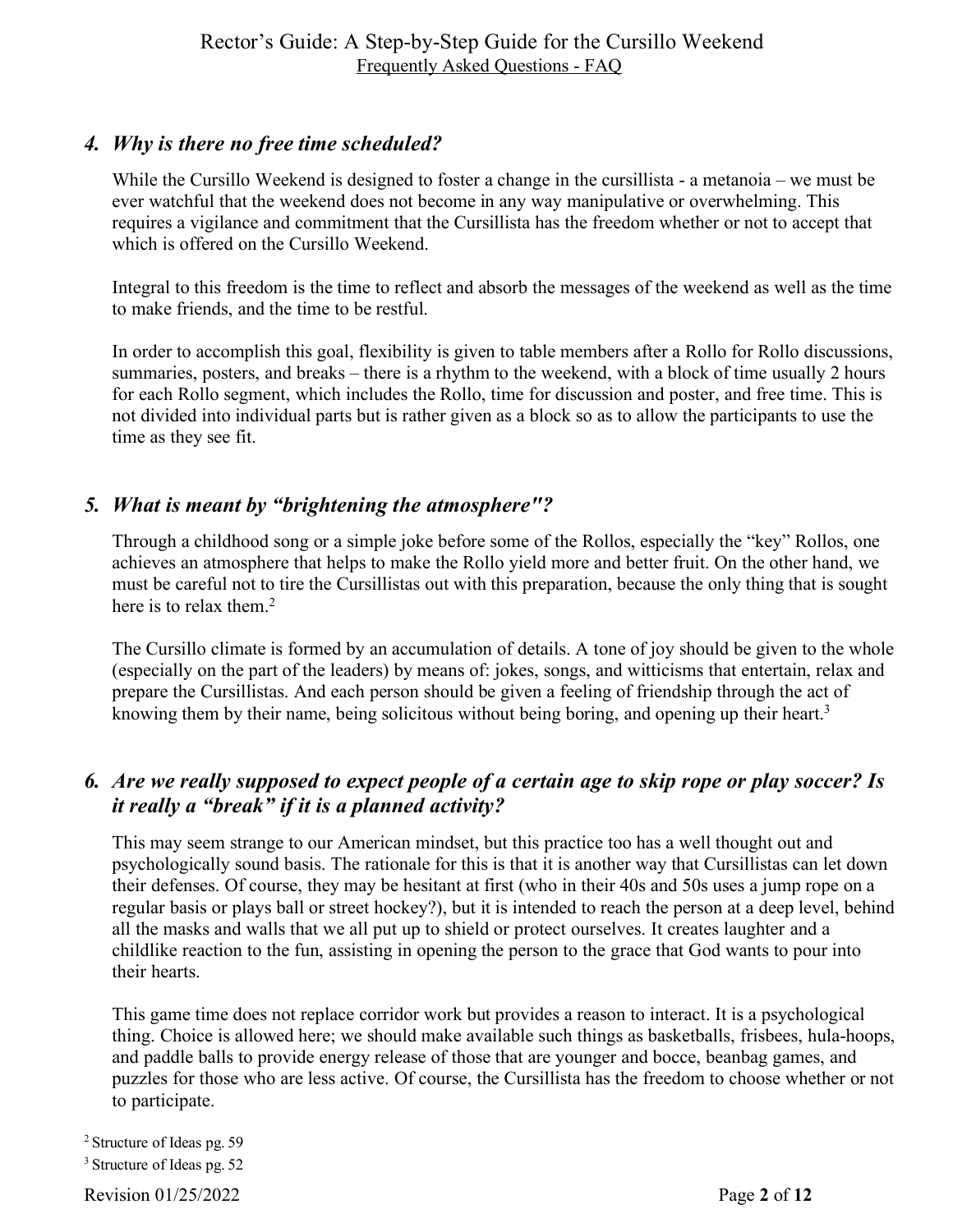# *7. Didn't the United States Cursillo do away with jokes when things got out of hand at some weekends?*

While we must take caution with jokes, as some are too lax with what is "appropriate", this is all part of "livening the environment,"4 and should be allowed. *"Jokes in the dining room and the attention we have given you are only so that you might find yourself"*<sup>5</sup>

# *8. Is there a specified time for reconciliation?*

It should be announced, and repeated often, that priests are available for reconciliation or Spiritual Direction at any time. Sometimes a Cursillista's contact with a Spiritual Advisor during a free time block, like after meal, may make a profound difference.

#### *9. Do the cursillistas work on posters all day?*

A single block of time is given after a Rollo to allow flexibility to table members to respond in their own way for Rollo discussions, summaries, posters and breaks. They may circle-back during the day at any time to work on the poster.

It is important to remember that the posters are only being used as a medium for interaction. Conversion and conversation are more important than catechesis. Discussion is more important than content.

#### *10. How many posters are made?*

One poster (5 drawings) per day on Friday and Saturday only.

#### *11. Is the Spiritual Advisor to lead grace at all meals?*

Yes, if available. If a Spiritual Advisor is not available, then grace should be led by the Rector. Having a Cursillista who is far away lead grace may put them in an uncomfortable position.

#### *12.Do all team members go to the Chapel with the Rollista to pray, leaving the Cursillistas unattended?*

Yes, all of the team, including the Spiritual Advisor if available, go to the chapel; the Cursillistas are left alone. We must remember that this is a brief prayer**.**

*"Before beginning, the Rollista goes to the Blessed Sacrament in order to ask for effective words and to offer his efforts. Everything in the Cursillo is a work of Grace…and Grace is conditioned by prayer; 'Ask and you will receive'."*<sup>6</sup>

<sup>4</sup> Structure of Ideas pg. 52

<sup>5</sup> An Apprentice Christian pg. 103

<sup>6</sup> Structure of Ideas pg. 58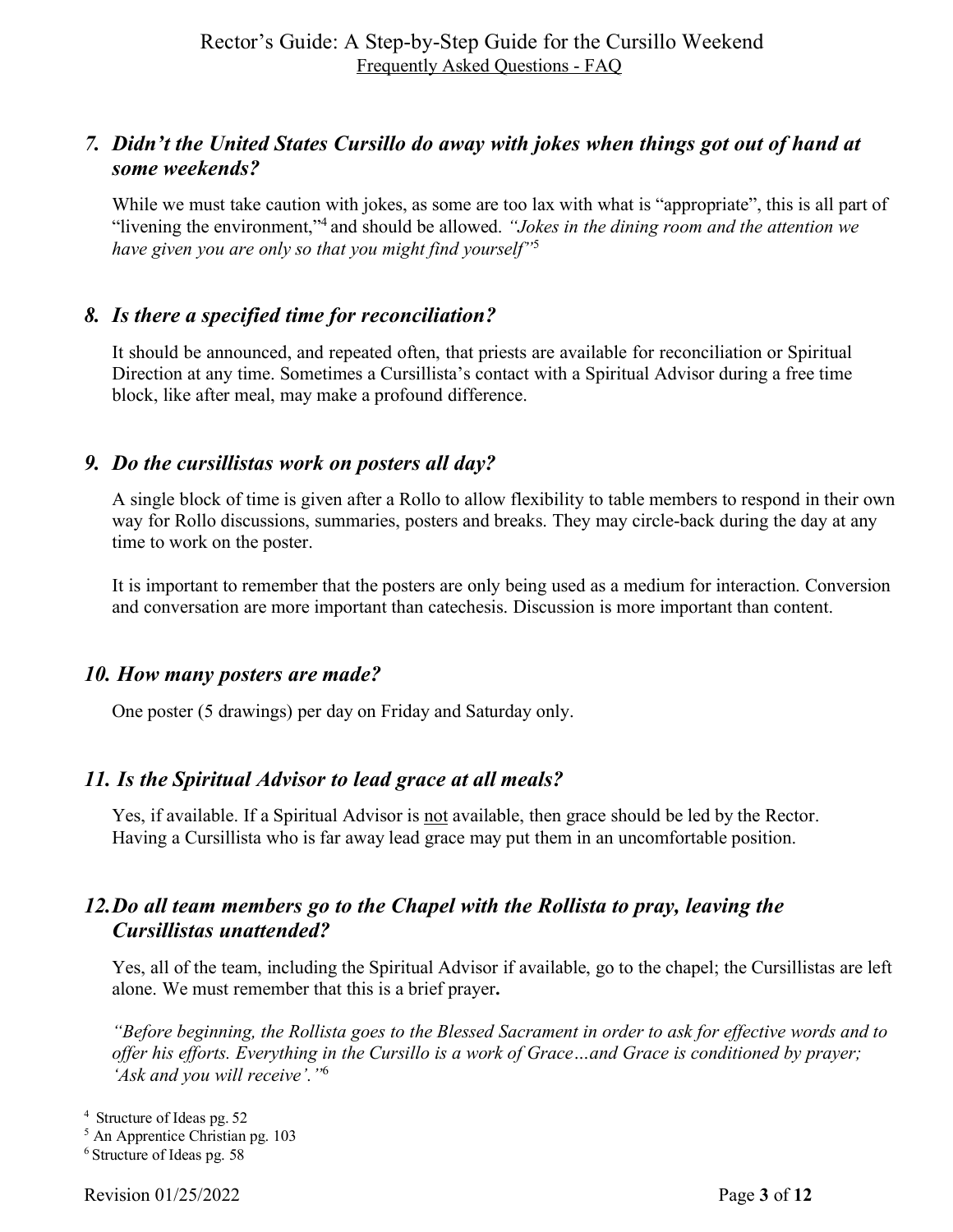# *13. What is the Morning Offering?*

This is a simple prayer that can be found in the Pilgrim's Guide on pages 17-20.

# *14.Do team members go to do palanca in the chapel?*

They should not. *"If the leaders do not attend all the Rollos, they cannot thoroughly understand the individual, since they do not know the truths that he has gained or those that he should have gained."*<sup>7</sup>

In addition, the team members' absences may distract from the message of the Rollo. "*Inexcusable absences are more noticeable than disturbing presences. And both are regrettable."*<sup>8</sup>

A Rollista may wish to have a member of the outside community do palanca during an appointed time,but it would be outside of the place where Cursillo is being held.

# *15. Can we change the times?*

Sequence and time allocation **should not** be changed. While some changes may be necessary due to circumstances beyond our control, the amount of time allocated for Rollos, table discussion, corridor work, posters, and visits to Blessed Sacrament should be the last ones to be compromised and every effort should be made to keep the sequence described.

We must be certain to respect the order of things. *"The method of Cursillo, in the particular fellowship of three days, in the guideline of a closed retreat, was prayed upon, thought upon, planned, studied and structured with miniscule attention."*<sup>9</sup>

*"I gave proper order to the rollos throughout the three days, taking care that in the evenings one wouldbe left for last that [which] had highlighted things. Everything is calculated so that whoever goes, withgood intentions, can turn their personality around, and be turned inside out like a sock. This is called metanoia."*<sup>10</sup>

# *16. Are only the Rector and Spiritual Advisor not part of any Table Group?*

Yes. As team we must remember that it is more important to have contact with the cursillistas than with each other. *"It is necessary above all to know each of the Cursillistas in order to be able to give them the exact truth, at the right moment."*<sup>11</sup>

<sup>7</sup> Structure of Ideas pg. 53

<sup>8</sup> Structure of Ideas pg. 54

<sup>9</sup> Study of the Charism 2013 revised edition pg.105, (2010 edition pg. 64)

<sup>10</sup> An Apprentice Christian pg. 102

<sup>&</sup>lt;sup>11</sup> Structure of Ideas pg.35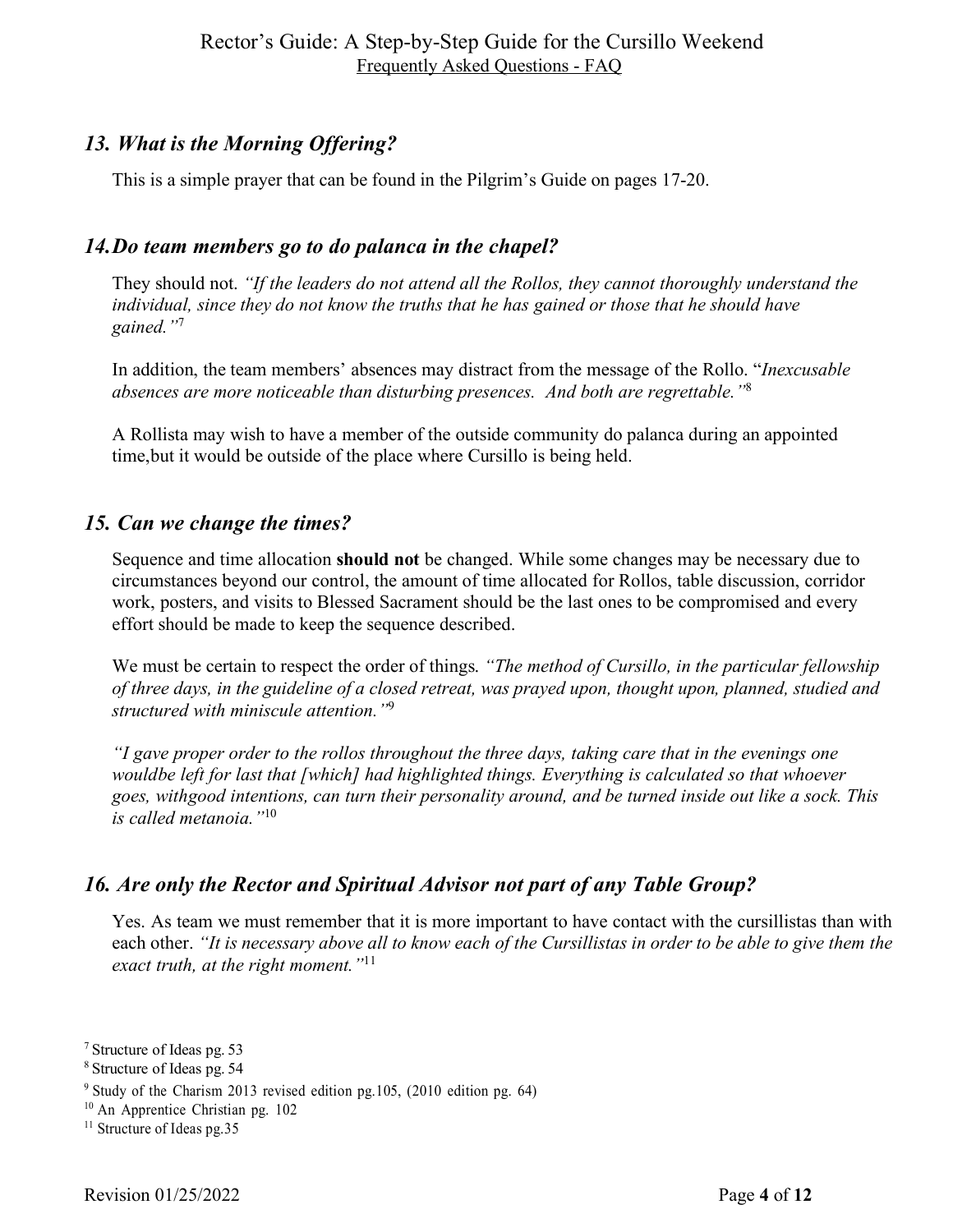# *17. Why are Rollistas not formally introduced?*

All Rollistas are introduced simply by first name. Example: "The next Rollo is given by ...................... This is reoccurring each day with each Rollo as noted in Appendix 1A.

As the day progresses the atmosphere becomes more friendly and informal, so that one-to-one contact and the Rollistas' life witness is the method by which the Cursillistas will come to know more about each Rollista.

# *18. How do we gain the attention of the room to begin the next Rollo?*

The simplicity of ringing a bell is used for gathering. Also, Simple silly songs are one of the methods we can use to gather or gain attention. The Rollista may also begin with a joke, if needed. The goal here is the "brightening of the atmosphere" to "ease and positively predispose the attitude of the Cursillistas."

*"Through songs and jokes before each Rollo - especially the "key" Rollos - one achieves an atmosphere that will make the rollo yield more and better fruit. Be careful not to tire the Cursillistas out with this preparation, because the only thing that is sought is to relax them."*<sup>12</sup>

# *19. Are team members supposed to meet with Cursillistas prior to the weekend?*

Yes, that would be a good practice. As applications come in, team members could meet maybe once or twice with Cursillistas to know them before the weekend. It is part of Precursillo for a team member. It is a new practice for many of us in the United States. Cursillistas may also be invited to Ultreya before the weekend.

# *20. What is the purpose of the Hobbies Sheet?*

The Hobbies sheet is used for dialogue – corridor work, common interests, ice breakers, and possibly roster information.

# *21. What happens to Hobbies sheets after the weekend?*

Like palanca, they are destroyed at the end of the weekend.

# *22. Is there a nightly rosary?*

No, a rosary is not essential in a Cursillo weekend, The rosary is a personal devotion that each Cursillista can embrace in total freedom as part of their spiritual life in their 4th Day. However, a Rosary is in the schedule on Mary's day, Saturday.

<sup>&</sup>lt;sup>12</sup> Structure of Ideas pg. 59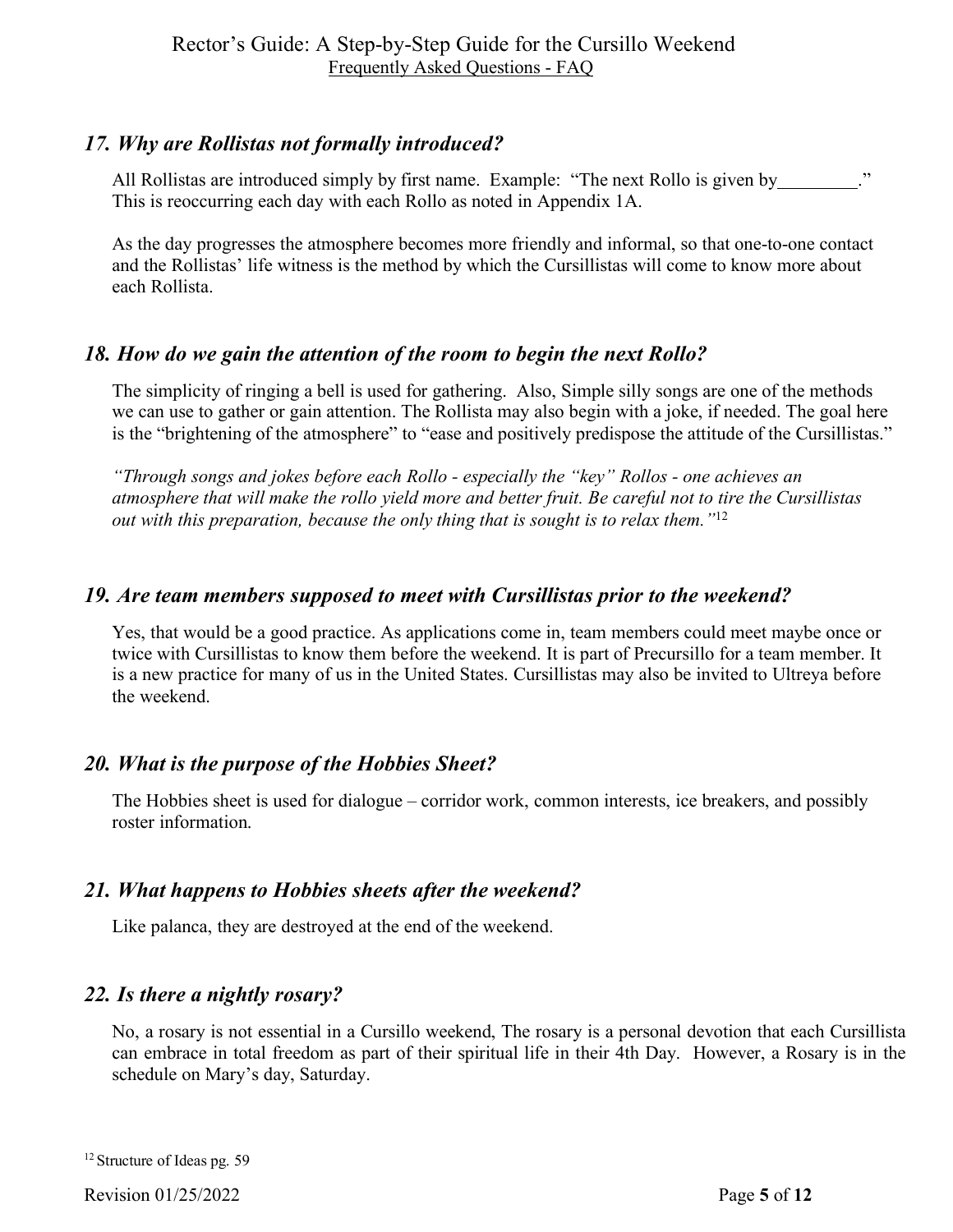# **Music**

# *1. Is there supposed to be a song verse prior to each Rollo? I am not sure I understand the concept of initiating the "silly" songs before the Rollos.*

No, it is not necessary to have a song before every Rollo if the environment is already lively. The Rector should determine if a song is needed to liven the environment or not. Simple silly songs (see description below) areone of the methods to gather attention,

The goal here is the "brightening of the atmosphere" to "ease and positively predispose the attitude of the cursillistas."

# *2. What is meant by "silly songs" and what is the point of just singing these "silly songs"?*

Silly songs are simple, repetitive songs to create a light-hearted atmosphere, "to clear our heads and warm up the atmosphere." They serve as a short break. These are songs everyone would probably know so that the far away would know the tune, have heard them before, are comfortable joining in and do not require a songbook. Avoid hymns; use secular songs, nothing pious.

Eduardo Bonnín writes: *"We asked Estarellas to bring songs to Cursillos that were not pious hymns andthe one we like best was this one … (De Colores). (The purpose was) In addition to being expressions of encouragement and emotions, they have been used to detoxify and to oxygenize."*<sup>13</sup>

# *3. Are we not supposed to sing De Colores until the second day?*

The De Colores song is introduced before the Habitual Grace Rollo after the explanation of its origin. Then it can be sung occasionally on the other days.

# *4. What is the origin of the De Colores song?*

The song De Colores was a Spanish folk song which was popular at the time of the first Cursillos in Mallorca, Spain. A cursillista by the name of Guillermo Estarellas, introduced this song at the request of Eduardo Bonnín (our Cursillo founder), to sing something while the Candidates were waiting on the first day of the weekend for the first spiritual rollo. Some years after it was introduced, another Cursillista saw the parallel between: the colors of the rainbow - and the springtime flowers - and the colors of being in Grace. It became a greeting that the cursillistas used when they met each other, meaning, "is all well with you, are you in Grace?" As Cursillo spread around the world, the song De Colores went with it, simply because it is a well-known Spanish folk song. It was eventually translated into English, however, in many countries, it is still sung in Spanish

.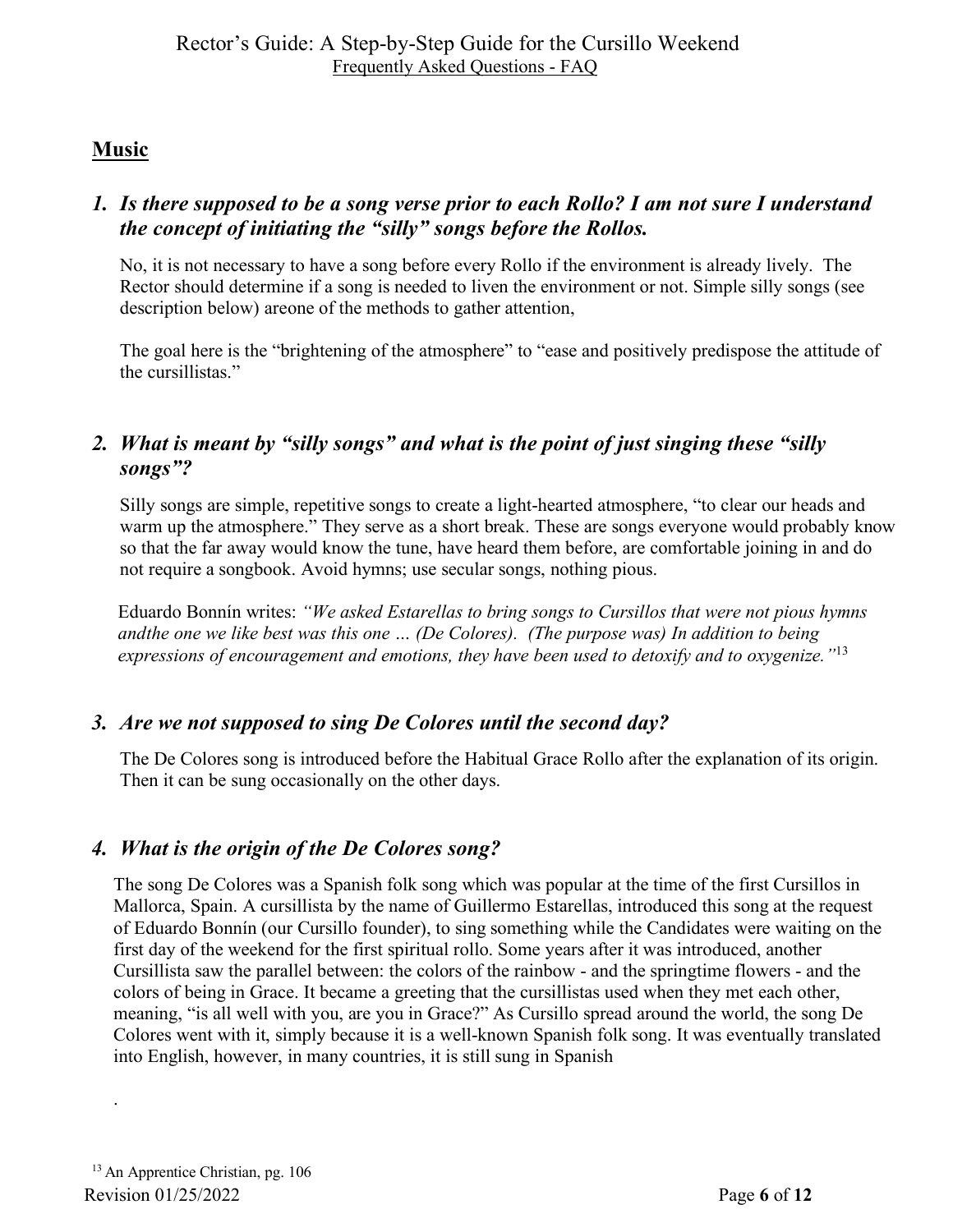# *5. Wouldn't it be easier to give the Cursillistas song books to help with the music?*

We should attempt to not use Song sheets or song books as learning the songs is all part of engaging the Cursillistas and having some fun. There is a different dynamic when people are trying to learn a song and then joining in.

Having a song book can create an opportunity to get engrossed in singing the song rather than engaging on a personal level with those around you. The book can also become a barrier. On the last day they can be given a book of songs as a memento if this is a practice in your area*.*

# **Thursday**

# *1. What happened to the Team Group Reunion, Eucharist, and dining together?*

While these are all excellent activities, these should happen during the Team Preparation stage of Precursillo prior to the weekend. We should consider a mentality of the weekend before the weekend and on the way to the retreat center. This is different from a previous mentality of the weekend starting after the Cursillistas are "settled in" to their rooms.

Perhaps a meal or snack with the cursillistas could be an option.

#### *2. Why do the team and cursillistas travel/carpool to the Cursillo location together?*

Although this may seem strange to us there is a very logical and psychologically sound reason for it. It is to welcome the Cursillistas, to give them a sense that they are already a part of something greater than they knew, even at this early point. It creates a friendly atmosphere before they even get to the retreat house.

This format helps to allay some of the fear and hesitation that a cursillista might be feeling. It gives an opportunity for the team to get to know each person in an informal setting and to begin the work of discerning who the cursillistas are and what their attitude is towards God and the upcoming Cursillo. In short, it uses the traveling time to begin the process of befriending the new cursillistas.

# *3. Don't the team members get their bags to their rooms ahead of time, so they can help others with their bags?*

Team and Cursillistas are treated equally, not knowing their rooms ahead of time (except the Rector who should arrive early). This will create "organized chaos", which is not a bad thing. It will facilitate much chatting while getting coffee as everyone, team and Cursillistas drop their bags and wait for others to arrive.

As to room assignments: *"It is better, however, for the leaders to sleep in different rooms from the Cursillistas, yet at strategically located points. The reason for this is simple: It is much better if the team meetings are not noticed by the Cursillistas and, if such arrangements were not made, this would be impossible."*<sup>14</sup>

<sup>14</sup> Structure of Ideas pg. 54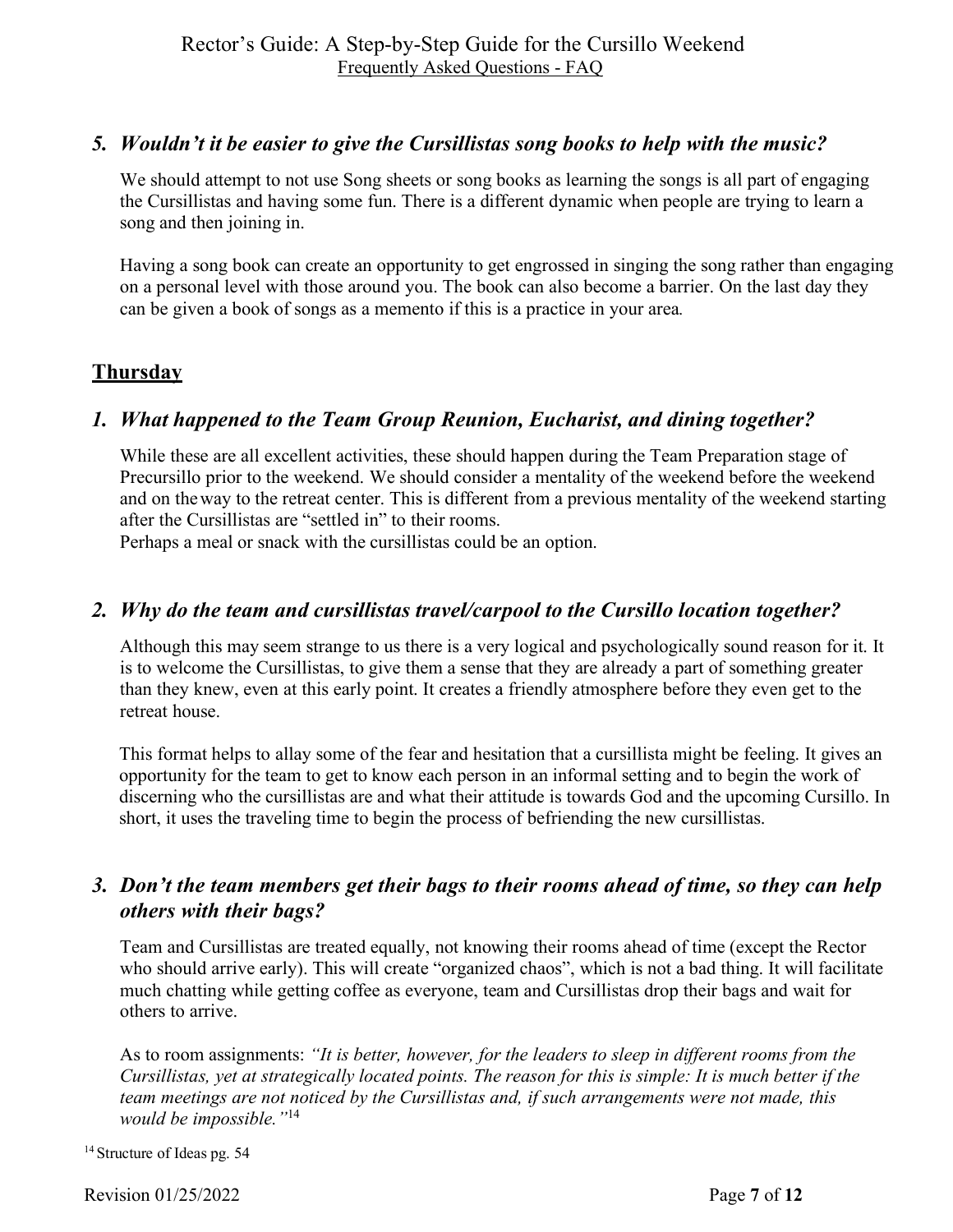# **Thursday (continued)**

# *4. Do we have to read "Bankruptcy"? We have never seen this before and Bankruptcy is long.*

While the actual text of "Bankruptcy" is new to the United States, the concept of a reflective reading on Thursday evening is not.

"Bankruptcy" may be read by multiple different team leaders (maybe 3). It is read during break or snack time between meditations, so that the reading helps the Cursillistas keep silence comfortably, avoiding speaking due to politeness, shame, or nerves. If avoiding a very late night on Thursday is a concern, the Stations of the Cross may be omitted.

# *5. What is the message of "Bankruptcy"?*

The reading is about characters with the desire for money, power and pleasure, and the wasting of time with themes of repentance, forgiveness, hope and a new life in the way of Christ. It helps participants focus on introspection (possibly through identification with one or more of the characters).

The proper place of "Bankruptcy" is preceded by the "Know Thyself" meditation and followed by the meditation of the Prodigal Son. This placement invites the cursillista to an encounter with self the first night.

# *6. Is the Examination of Conscience on Thursday night a penance service?*

No. It is an Examination taken directly from Appendix 3 and is separate from Friday or Saturday which is included in the Pilgrims Guide. Examination of one's conscience is a private, individual act. It is not a penance service, which prepares a group for confession and includes the Rite of Penance.

In fact, at no time during the weekend should a "Penance Service" be held. Rather it should be noted, and repeated often, that the Priest is available to anyone at any time during the course of the weekend for the Sacrament of Reconciliation.

# *7. Won't the first night examination not being the same as other nights be confusing?*

This is not new. At this point in the weekend, the Cursillistas do not have anything to compare this to, since they will not yet have followed the version in the Pilgrim's Guides.

# *8. Is there any music at all Thursday evening (De Colores, song practice for liturgy)?*

There is no music; no songs are sung.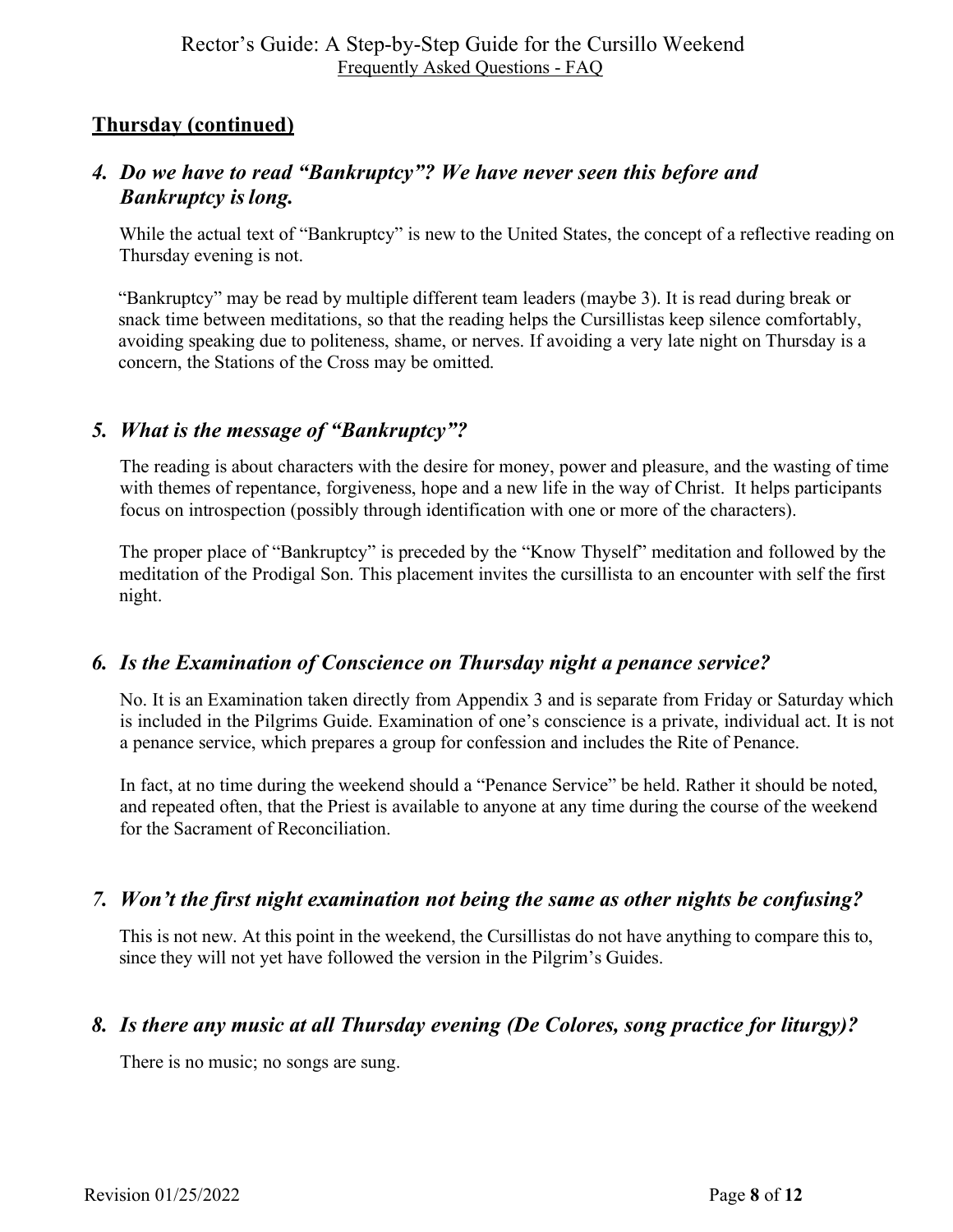# **Thursday (continued)**

# *9. Should everyone (every Cursillo weekend) have cursillistas serve as Table Heads and Secretaries?*

Yes. The rationale is to have cursillistas take ownership of the weekend; it is their weekend, they do the work. There is an explanation and information in Appendix 5 and 11.

# *10. When are the introductions given?*

On Friday morning before assigning candidates to table groups, all (both Team and candidates) are introduced by the Rector reading out their first and last name. Appendix 5 gives an explanation of how to conduct informal introductions where it is referred to as a "Fashion Show". The rationale is to let everyone take notice of the person being introduced, their name and what they look like. This means take a few seconds to let the person stand there and be seen, not stand up and sit down immediately. It is to 'show them off'. Some will stand up and make gestures as if they are famous, etc. they may want to state a "nickname". But it is not a formal introduction like I am a Bank President, etc. we will come to know one another by personal contact throughout the weekend.

Also, remember, each team member should know the first and last name of all the table members of his table group and talk to every one of them on the first day. Emphasis is placed on "corridor work" where the team engage conversation with the candidates throughout the weekend. In addition, Signing of the Pilgrims Guide is used to contact each other on a one-to-one basis if they have not done so previously in the weekend.

# *11.During Lent the church has music for the Way of the Cross. Why do we not do the same?*

We must remember that we are beginning this weekend with the far away, and we do not want to use this time to introduce too many things of which they might not be familiar. The Pilgrims Guide (page 105) provides a simple, concise, in-hand format.

# **Friday**

#### *1. Why are the Heads and Secretaries asked to remain at the Blessed Sacrament with the Team?*

"This invitation is to simply say goodnight to the Lord and to help the Table Leaders, Heads and Secretaries take ownership of what is happening at their tables."<sup>15</sup>

"The Rector will point out to the Table Heads and the Secretaries that it was the Lord who chose them for this task, to become His instruments at the weekend."16

<sup>&</sup>lt;sup>15</sup> Rector's Guide, pg. 12<br><sup>16</sup> Rector's Guide Appendix 1F-4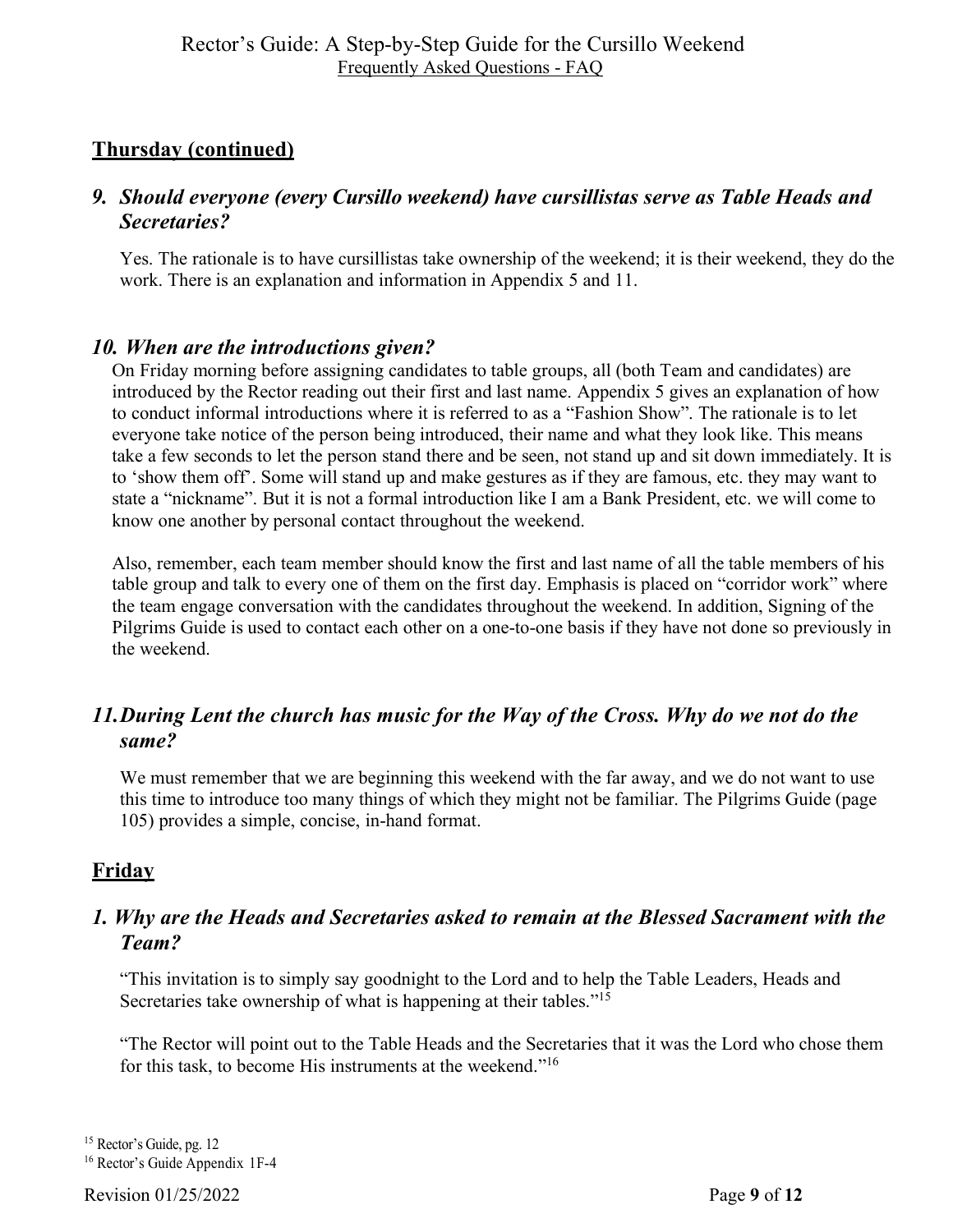# **Saturday**

# *1. Why is the Saturday Mass not scheduled for after the Sacraments talk?*

The Mass on Saturday should not be used as an opportunity for catechesis. The Mass is celebrated as a normally scheduled Saturday morning daily Mass.

A short visit to the tabernacle is scheduled after the Sacraments Rollo and before lunch.

# *2. Isn't this "Fiesta" [Social Gathering] an incidental?*

No, it is part of the "brightening the atmosphere." The word "fiesta" gives a multitude of misleading interpretations open to excess. It is alright to use a different word like: "social gathering" or "fellowship".

It is better to describe what will take pace, Reunion of the Table Groups, jokes, games, songs, humorous stories, etc. Something all can participate in is best, like Musical Chairs. Games should be for 4 players or more like *Win, Lose or Draw*; *Charades*; *Apples to Apples*.

# **Sunday**

#### *1. Did we not do away with mañanitas?*

Over the years, our National Secretariat strived to move closer to the Charism through revisions to the Cursillo Manual and other Cursillo literature. As a Movement in the Catholic Church, theserevisions followed a path initiated by our Church such as the Vatican II directive *Decree on the Apostolate of Lay People.*

The accuracy of these revisions was affected by the lack of access to writings by the Founder, its poor translations into English, and adaptations implemented by Diocesan movements seeking to make improvements or discarding revisions they did not understand. As a result, members of the National Staff met with the Founder and discovered that our Movement is to be driven by the Foundational Charism and its criteria versus rules or directives.

The Holy Spirt has drawn us into a deeper friendship with Mallorca and in an association with the Foundation of Eduardo Bonnín Aguiló, FEBA. This friendship has increased our access to the writings of our Founder, deepened our understandings of The Foundational Charism, and improved our translations.

What we have learned is that Eduardo experienced Mañanitas in a Cursillo in Mexico. He returned to Mallorca and introduced the Mañanitas to Cursillos in Mallorca, since as the founder, he and he alone was able to do so.

Mañanitas are a tangible sign for the cursillistas. They can readily see what they have been told; that people are praying and sacrificing for them. Mañanitas are a way for the Cursillistas to touch, with their hands, people they don't know, but are praying for them. Mañanitas in Mallorca have been going on for many years and are part of their Rector's Guide.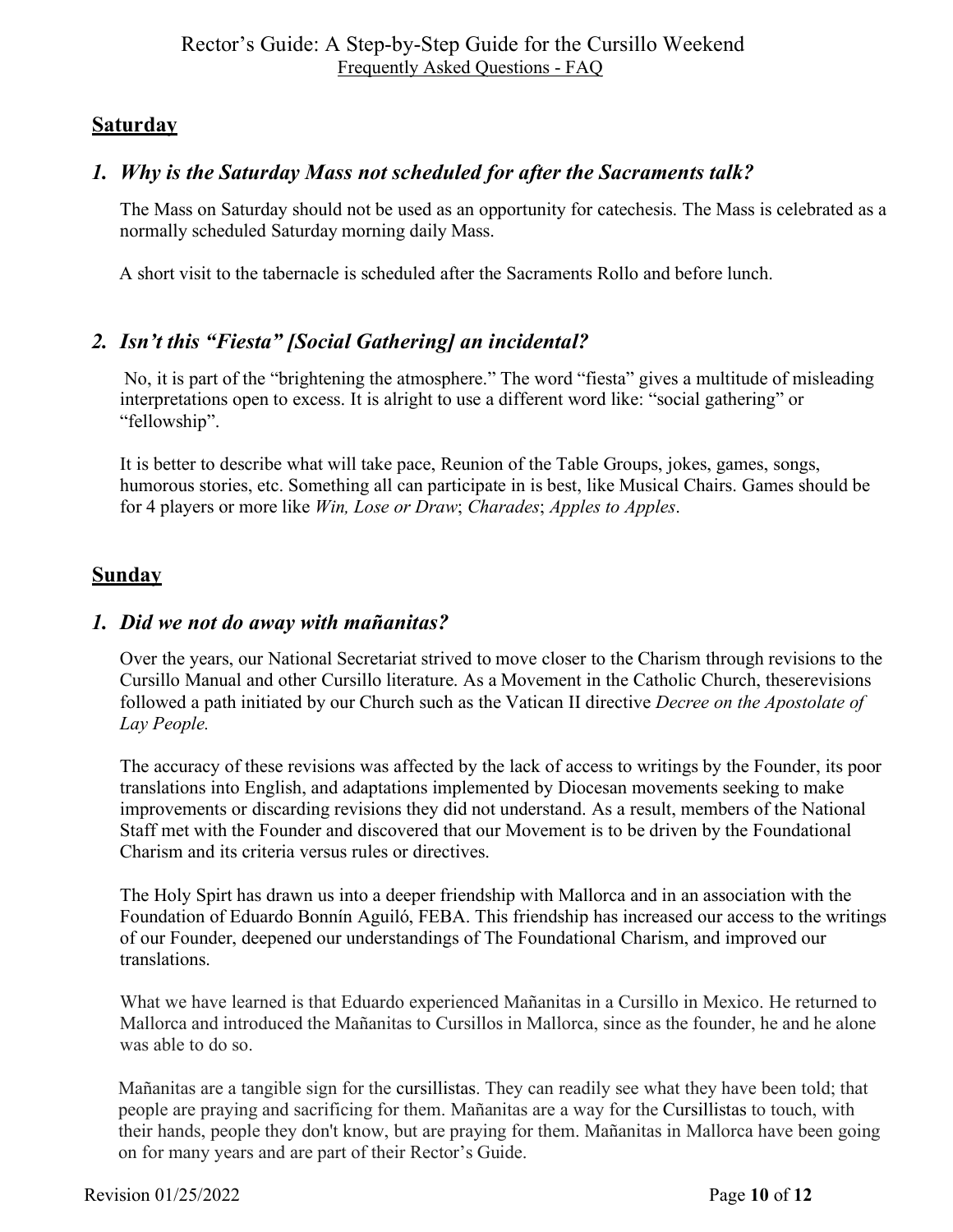# **Sunday (continued)**

#### *2. Why are there visitors in for Group Reunion?*

The visitors are cursillistas who are brought into the weekend just before the Total Security Rollo in order to have a group reunion with the new cursillistas. The "Cursillista" visitors ensure that each new cursillista has the opportunity to do this first Group Reunion with someone that they can have contact with, in the days following the weekend. This is especially important, when a new Cursillista is from a remote area and is the only one from that area on the Cursillo weekend, or if there is not a team leader from their area. It also helps to ease the new Cursillistas into the first Ultreya by meeting someone from their area.

No more than three visitors are invited and only if necessary. This decision is usually made BEFORE the Cursillo Weekend when going through the information on the candidates and where they live in comparison to the Team Leaders serving the weekend. We need to keep in mind that the Group Reunion on the third day is not a performance, it is an actual grouping and not a demonstration.

# *3. When, if ever, do cursillistas participate in the Apostolic Hour?*

The new Cursillistas do not participate in the Apostolic Hour. The Apostolic Hour is a Fourth Day community prayer that can be used as a form of prayer and palanca for the new Cursillistas at another location during the Cursillo Weekend, or at other times.

# *4. During the Clausura, should a "round of applause" be given for the people who have served us in the kitchen over the three days? What about the team?*

No, just prior to the Clausura only the team and cursillistas should give a round of applause to the retreat house staff or the kitchen team. There is no applause for the Team Leaders. During the Clausura there is a "round of applause" given to Jesus Christ who is present in the Tabernacle.

# *5. Who is present at the Clausura that has "…never been to a Cursillo weekend and are attending a Clausura for the first time"?*

Some non-Cursillistas may unavoidably be present (like a guest bishop). However, the Clausura is not encouraged as a Precursillo tactic. This might only serve to bewilder possible Cursillistas. An alternative would be to invite them to an Ultreya.